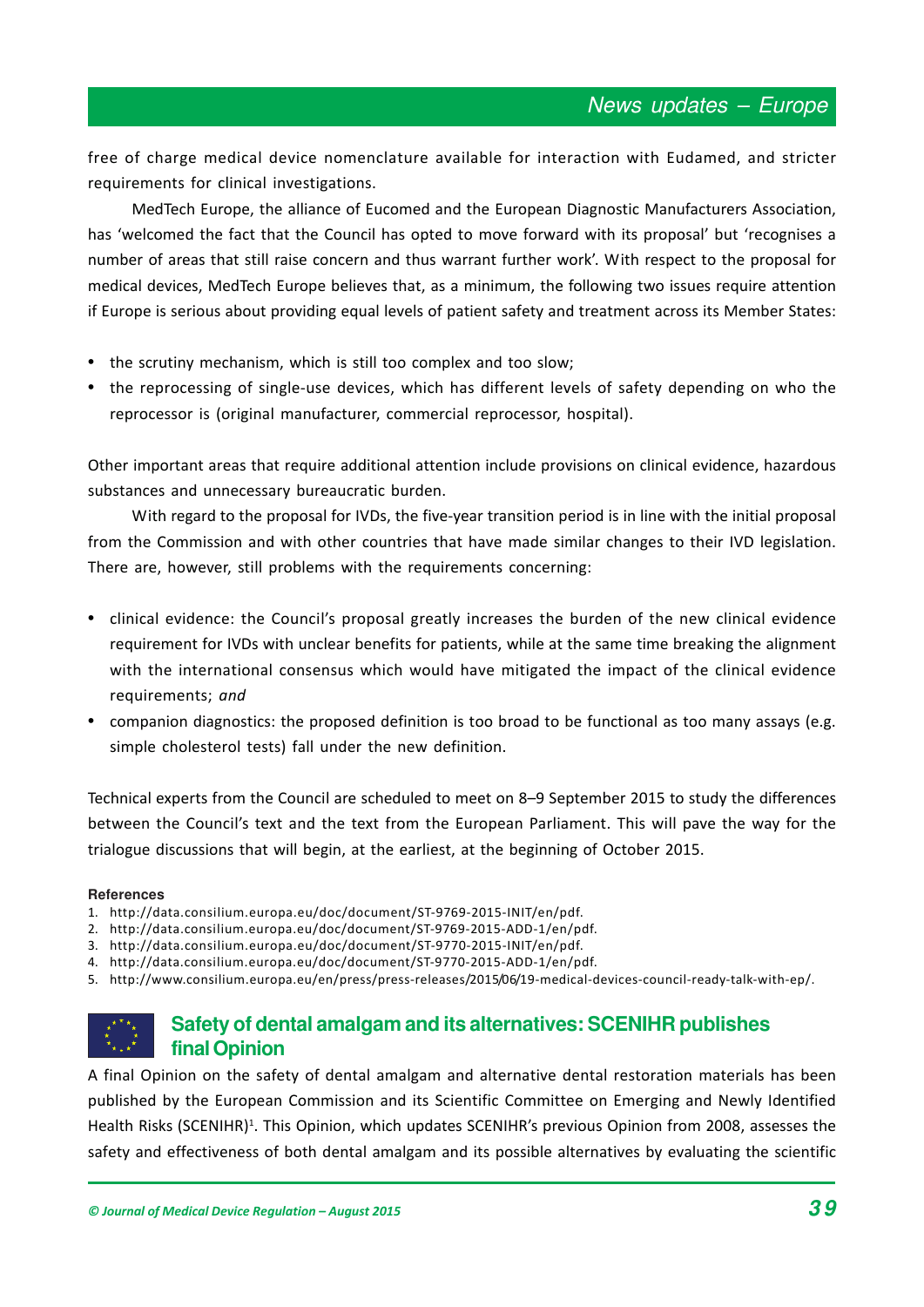# News updates – Europe

evidence on the potential association between amalgam and its alternatives, and allergies, neurological disorders, or other adverse health effects.

A public consultation on the preliminary opinion was held in 2014. In total, there were 25 contributors (representing industry associations, universities, professional organisations, national authorities, nongovernmental organisations and individuals) who participated in the public consultation, submitting a total of 102 comments.

The SCENIHR has concluded that current evidence does not preclude the use of either amalgam or alternative materials in dental restorative treatment. However, the choice of material should be based on patient characteristics such as primary or permanent teeth, pregnancy, the presence of allergies to mercury or other components of restorative materials, and the presence of impaired renal clearance. The clinical trend towards the use of adhesive alternatives is considered advantageous as it implies that a sustained reduction in the use of dental amalgam in clinical practice will continue across the European Union.

The SCENIHR has recognised that there is a need for further research, particularly to evaluate the potential neurotoxicity of mercury from dental amalgam and the effect of genetic polymorphisms on mercury toxicity, and to expand knowledge of the toxicity profile of alternative dental restorative materials. Furthermore, there is a need for the development of new alternative materials with a high degree of biocompatibility.

To reduce the use of mercury-containing products in line with the intentions of the Minamata Convention, the Opinion recommends that for primary teeth, and in pregnant patients, alternative materials to amalgam should be the first choice.

In light of the above, the SCENIHR has concluded that existing dental amalgam is not a health risk for the general population. Consequently, pre-existing amalgam restorations should not be removed as a preventive measure. As far as dental personnel are concerned, it is recognised that they may be at greater risk with respect to higher mercury exposure from dental amalgam than the general population, although the incidence of reported adverse effects seems to be in the same order of magnitude.

Information on exposure, toxicity and clinical outcomes for alternative materials is much scarcer than for dental amalgam. There is some evidence that some of the low molecular weight substances used in their preparation are associated with local allergic reactions. There are insufficient data to draw firm conclusions about associations between these alternative materials and neurological or other health disorders. The continuing evolution of these materials suggests that caution should be exercised before new variations are introduced into the market. As far as dental personnel are concerned, there are reports of small numbers of cases of induced allergies to these materials. Their volatile organic solvent species that are pervasive in dental clinics should be identified and quantified to enable proper risk assessment.

The SCENIHR has concluded that dental restorative treatment can be adequately ensured by amalgam and alternative types of restorative material. The longevity of restorations of alternative materials in posterior teeth has improved with the continuing development of these materials and the practitioner's familiarity with effective placement techniques but is, in certain clinical situations (e.g. large cavities and high caries rates), still inferior to amalgam.

#### **Reference**

1. http://ec.europa.eu/health/scientific\_committees/emerging/docs/scenihr\_o\_046.pdf.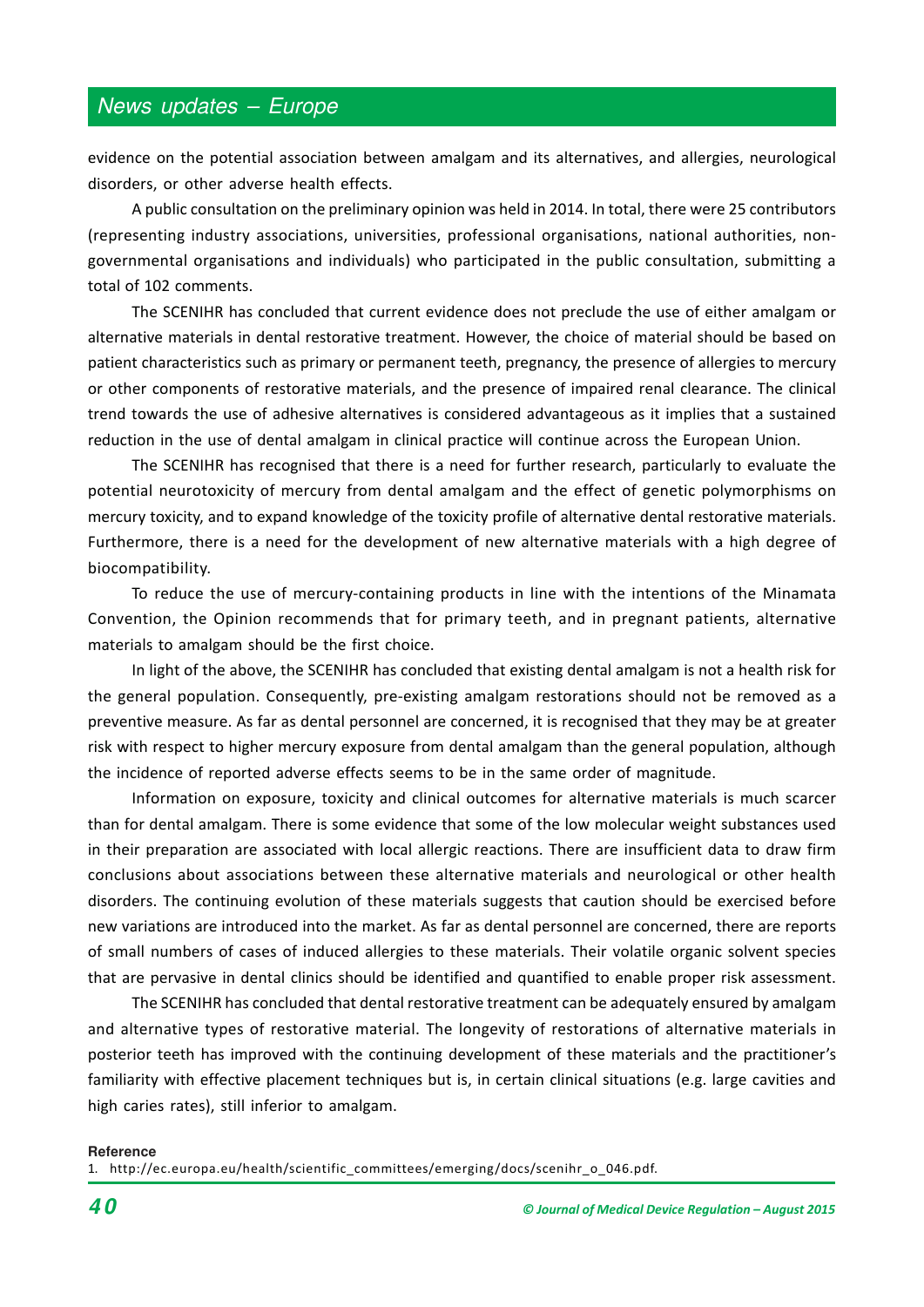# **Final Opinion from the SCENIHR on the safety of medical devices containing phthalates (DEHP)**

In July 2015, the Scientific Committee on Emerging and Newly Identified Health Risks (SCENIHR) published its final Opinion<sup>1</sup> on the safety of medical devices containing di(2-ethylhexyl)phthalate (DEHP) plasticised polyvinyl chloride (PVC) or other plasticisers on neonates and other groups possibly at risk. Following an assessment of all available scientific evidence, the SCENIHR has concluded that:

- With respect to adult patients, those undergoing haemodialysis have the highest exposure due to the chronic nature of the treatment.
- Children are potentially at a higher risk than adults, particularly neonates and infants, because of their low body weight.
- There is evidence suggesting that DEHP causes the most severe reproductive toxicity in animal studies when compared to other alternative plasticisers. There is, therefore, a strong need to develop and collect data on exposure of alternative materials in the actual conditions of use in order to refine the knowledge of their toxicological profile. The possibility of replacing DEHP with these products could then be considered, taking account of the efficacy of the treatment as well as the toxicological profile and leaching properties of the alternative materials.

This final Opinion updates the SCENIHR Opinion from 2008. It focuses on the potential risks for patients exposed to DEHP or similar plasticising compounds leaching from medical devices. Exposure of the general population to plasticisers has also been considered. The assessment includes information on currentlyavailable plasticisers, as well as some proposed alternatives to DEHP in medical devices for neonates and for other patient groups.

### **Reference**

1. http://ec.europa.eu/health/scientific\_committees/emerging/docs/scenihr\_o\_047.pdf.

# **SCENIHR issues preliminary Opinion on safety of surgical meshes used in urogynaecological surgery**

A public consultation on the preliminary Opinion on the safety of surgical meshes used in urogynaecological surgery has been held by the European Commission and its Scientific Committee on Emerging and Newly Identified Health Risks (SCENIHR)<sup>1</sup>. This Opinion focuses on the health risks of meshes used in urogynaecological surgery, how to identify high risk patient groups, and what the assessment needs are. In its Opinion, SCENIHR was asked to address, in particular, the following:

- Are specific meshes, in terms of designs and/or materials, considered to be of a higher risk? If possible, list and describe the risks.
- Are certain surgical techniques of higher risk? If possible list, and describe the risks.
- Are any combinations of the above (designs/materials and surgical techniques) of a higher risk?
- Are there specific limitations (e.g. clinical, designs/materials, surgical techniques) with the use of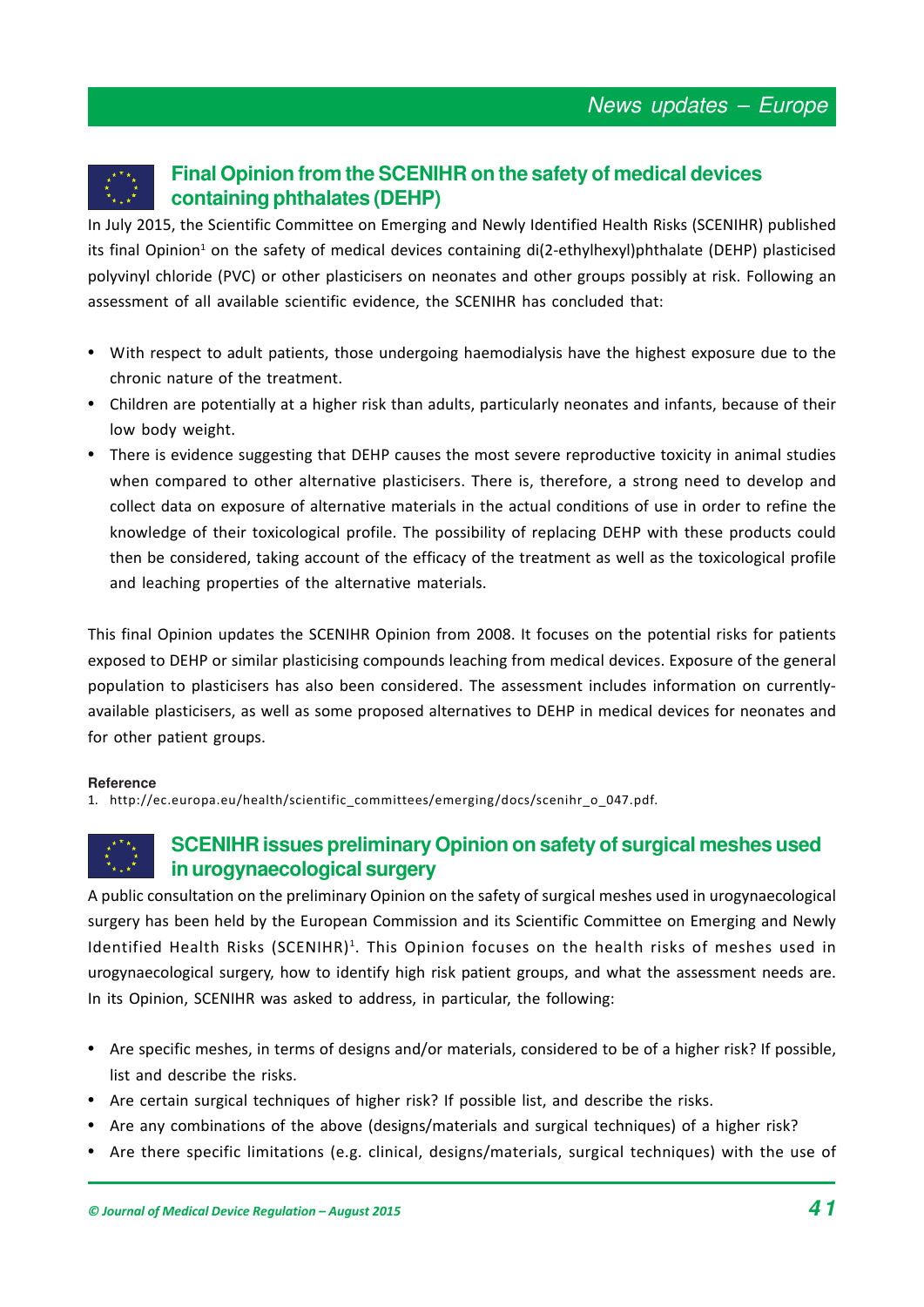# News updates – Europe

meshes in urogynaecological surgery?

- What are the risks of surgical interventions using mesh compared to classic surgical interventions?
- What factors could affect the outcome of the surgical interventions?
- Are there patients groups (e.g. in relation to age, weight or other co-morbidities) for which the use of meshes would carry a specific risk?
- In light of the above, identify risks associated with use(s) of meshes other than for urogynaecological surgery and advise if further assessment in this field(s) is needed.

Based on the available scientific evidence, SCENIHR has recommended that:

- Aspects such as material properties, product design, overall mesh size, route of implantation, patient characteristics, associated procedures (e.g. hysterectomy) and surgeon's experience should be taken into consideration when choosing an appropriate therapy.
- In assessing the risk associated with mesh application, consideration should be given to the overall surface area of material used, the product design and the properties of the material used. The available evidence suggests a higher morbidity in treating pelvic organ prolapse (POP), which uses a much larger amount of mesh compared to stress urinary incontinence (SUI).
- When assessing synthetic mesh risks there is a need to separate clearly the smaller risks associated with SUI sling surgery from those of POP mesh surgery.
- The implantation of any mesh for the treatment of POP via the vaginal route should only be considered in complex cases, in particular after failed primary repair surgery.
- Synthetic sling SUI surgery should only be carried out by appropriately trained surgeons after thoroughly counselling patients on the associated risk/benefits.
- Use of synthetic mesh for POP repair via a trans-vaginal route should only be used when other surgical procedures have already failed or are expected to fail.
- The amount of mesh should be limited for all procedures, where possible.
- A certification system for surgeons should be introduced based on existing international guidelines and established in co-operation with the relevant European Surgical Associations.

SCENIHR has also recommended the following actions:

- Ensure the patients are correctly and comprehensively informed on the benefits and risks associated with the use of synthetic non-absorbable meshes.
- Establish European implant registries.
- Establish scientific studies to assess the long-term (at least five years) safety and performance of synthetic non-absorbable meshes.
- Encourage further research into novel design and materials, in particular absorbable meshes, and improved technologies for manufacturing meshes, such as electrospining.
- Encourage further research into the application of regenerative medicine technology, such as the cellular seeding of graft materials.